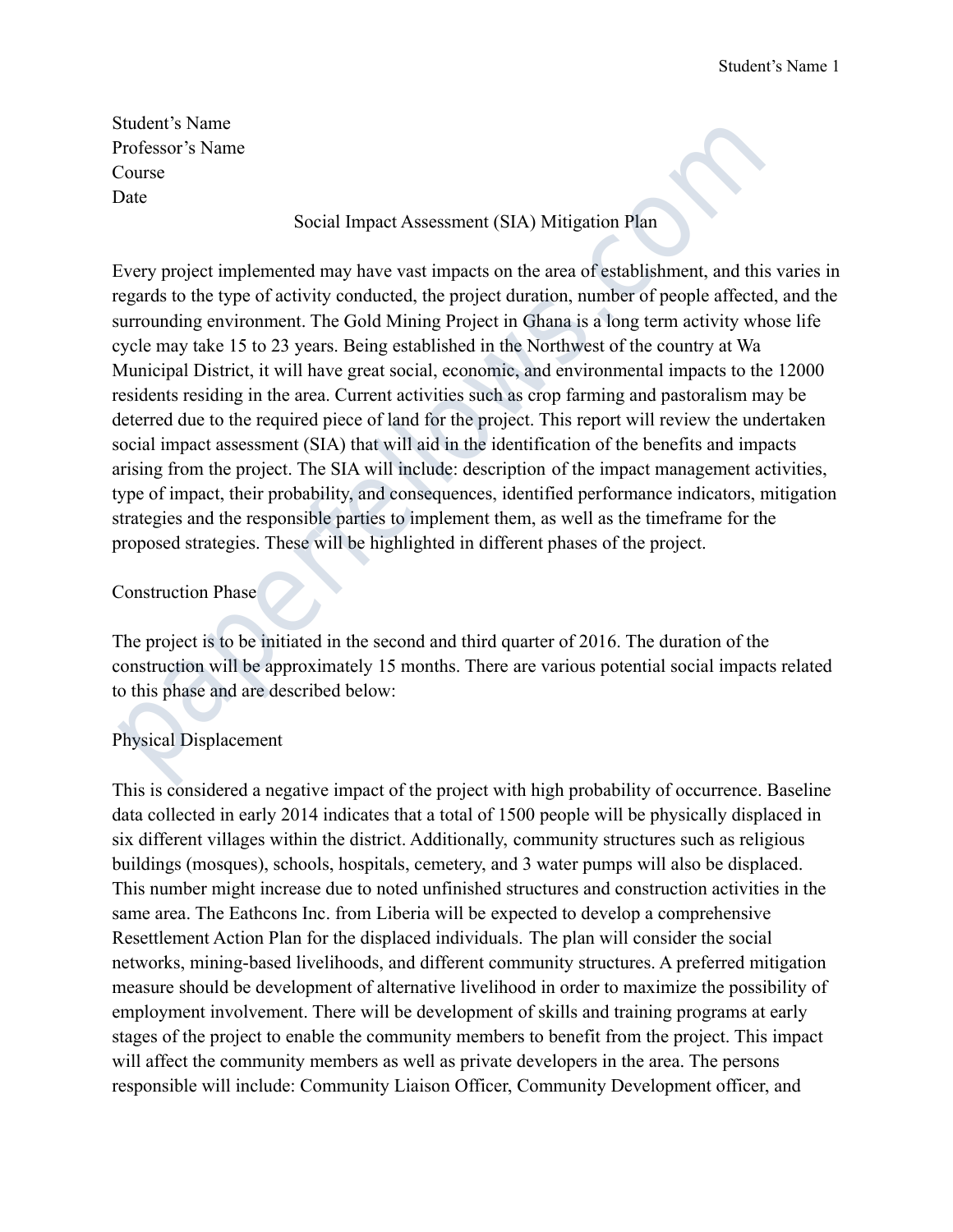NLGM. The key performance indicators for the implemented strategies should include an implemented Resettlement Action Plan and the Community Liaison Officer appointed.

#### Economic Displacement

This is also a negative impact with high probability. During the commencement of the project, the current land users engaged in crop farming will be displaced; this will affect the food and cash crops. This might further result to the loss of natural resource availability which will directly affect the traditional household structures and subsistence livelihoods. Since the project will rely on natural resources such as water and land, the quality and quantity of water resources will be affected. This will extend to impacting fish that forms the large portion of the people's diet. The disturbances will also impact hunting activities which act as source of income and household sustenance. One of the strategies to prevent damage caused by this impact is to develop alternative livelihood strategies and maximize the possibility of involving the local community in the employment opportunities. There should also be skill training programs to advance the experience of the local people in order to participate in the project activities. There should also be the creation of Livelihood Restoration Plan and Community Development Plan that the households are not affected significantly. The persons responsible to implement the strategies should include the Community Development Officer and the Liaison Committee. Key indicators of performance will include monitoring systems that help review the activities present to improve quality of life and appointed Community Liaison Officer. The timeframe should be prior to the construction activities and throughout the life cycle of the project. NLGM. The key performance indicators for the implemented strategies should include an<br>mplemented Resettlement Action Plan and the Community Liaison Officer appointed.<br>Economic Displacement<br>This is also a negative impact w

# Creation of Employment Opportunities

This is a positive impact with medium probability of significant impact. It is expected that the project will be available for both unskilled and semi-skilled workers who will be derived from the community. Available skilled workers will be brought elsewhere within Ghana or the neighboring countries. There will be early training and skill development programs for the local people to get training before the project commences. Job opportunities will benefit the households, especially those displaced since they will have source of income to afford their livelihoods. The key mitigation measure is to establish a local labor office at the mining company to identify local labor pool. There should also be an implementation of a skills and training programs to support the local people to obtain job opportunities. The responsible person for this mitigation will be the mine manager. Key performance indicators are skill development programs and list of local population employed in the mine.

Affected Water Quantity and Quality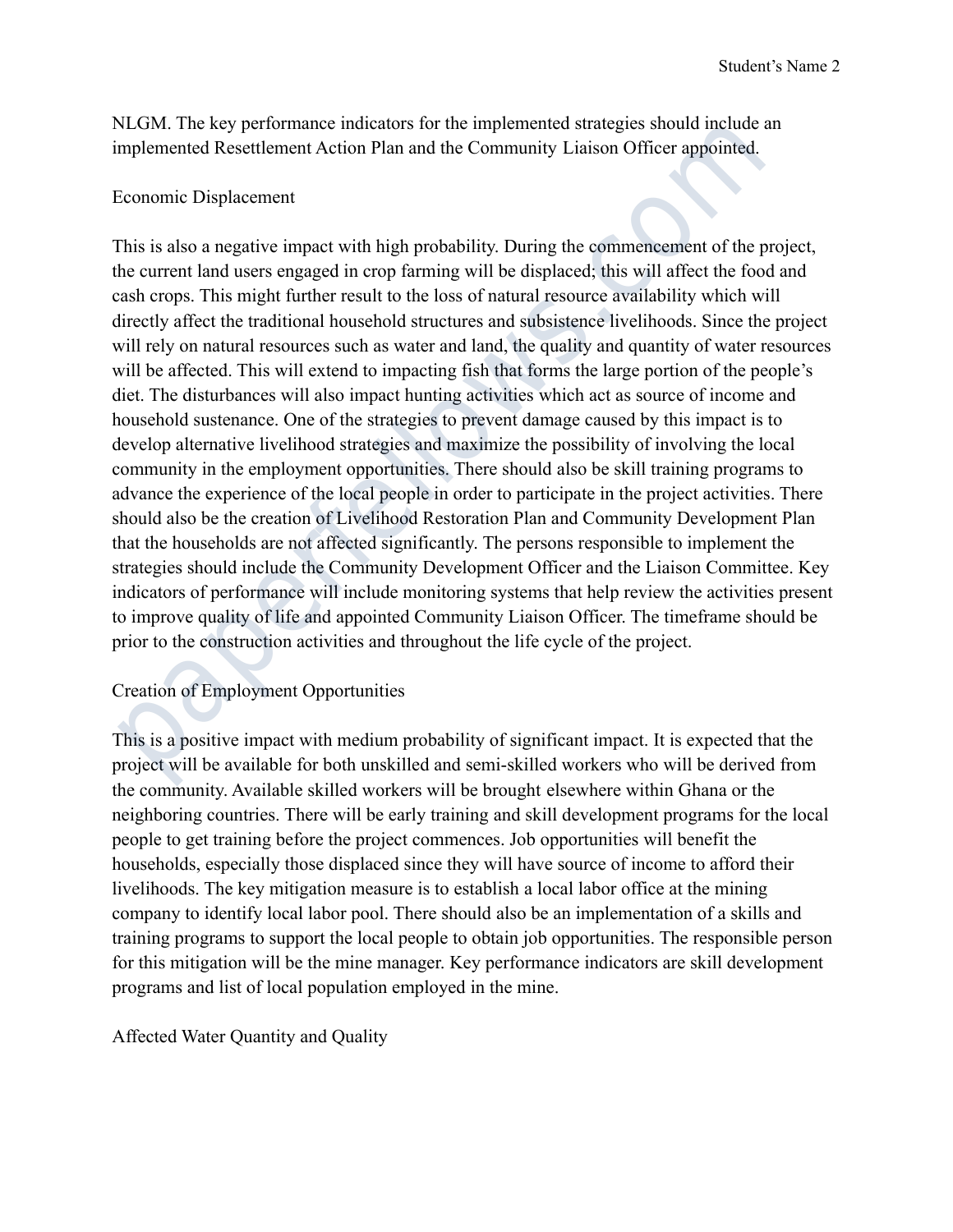Where the project is to be constructed, there are river channels; this will mean that there will be diversion and increased water usage during the construction phase. The utilization will affect the water supply to the villages living downstream, especially those in Wa who rely on the natural water for domestic and agricultural activities. The quality of the surrounding waters may also be affected by pollutants from the construction site and waste dump; this can pose a health risk among the population. The diversion of the water sources will need the construction of a dam near the mining area; this might increase water levels in the upstream, thus, contributing to flooding and prevented access during rainy seasons. To prevent water quality reduction, the project must adopt a Water Management Plan. There will be installation of drainage that divert waste from clean water, maximal recycling and reuse of all the project water, and discharge of residual effluents in consideration with the Ghanaian water quality standards to avoid pollution. Where the project is to be constructed, there are river channels; this will mean that there wive<br>strain and increased vater usage during the construction phase. The utilization will aff<br>in the values and increased varies

#### Air and Dust Pollution

The project will result to air emission such as greenhouse gases and dust through the use of fuel, electricity, blasting, and mining equipment. Dust will especially be generated during: clearing of vegetation, excavation and blasting of gold ore, haulage of rocks, wind erosion as a result of bare surfaces, and rock crushing. Gases will also be emitted from blasting and truck engines; this might affect the health of the local people and workers. In order to control this potential impact, there is a need to use water sprays to reduce dust and avoid certain operations during hot weather. The gold company must ensure that the technology used avoids high pressure and temperatures, thus, reducing gas emissions. Sensitive receptors will also be placed around the dwellings and soil resources in order to monitor the potential noise and air pollution.

# Population Influx

During the construction phase, there will be an inclusion of external workforce who will be employed in various positions of the project that cannot be filled by the locals. The existing work opportunities may also result to increased population due to the search for jobs that result to population expansion. This may create social tension and disruptions among the construction teams and pressure will be put on the existing utilities that operate in low capacity. The increased population may also result to rising crime cases and social exploitation; employees from other areas may face integration challenges. There may also be exploitative sexual behavior that creates a risk of sexually transmitted diseases such as HIV/AIDS due to the lack of medical facilities and knowledge. Key mitigation strategies for the increased population include: partnering with the municipality to offer utility and protective services; developing company induction programs and code of conduct among workers to enhance community safety; include social initiatives within the Community Development plan to promote cohesion; to establish local hiring priority policies to consider the affected communities of Wa. The responsible person for the mitigations will be the Community Development Officer throughout all the phases. The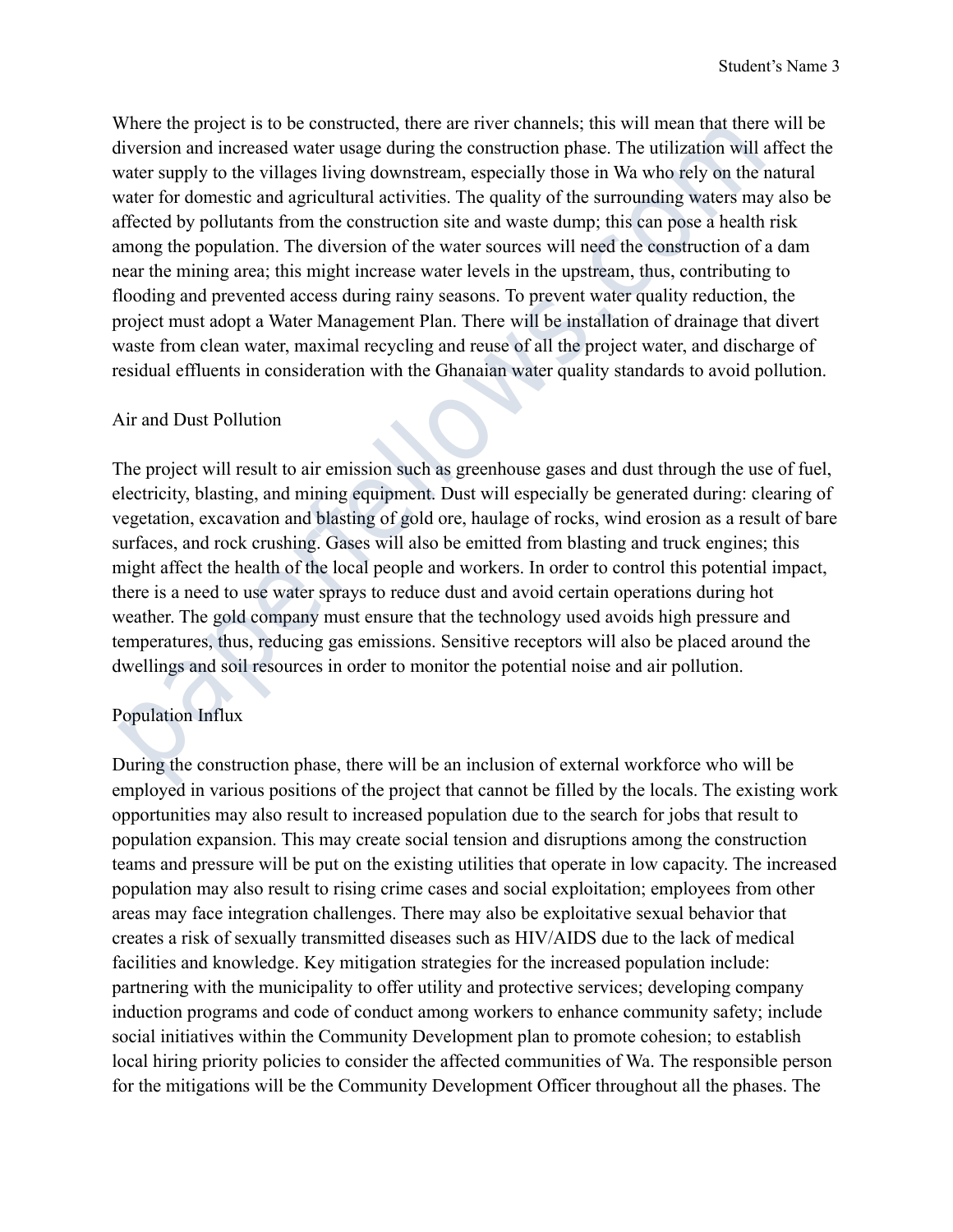key performance indicators considered will be monitoring of the health data and inclusion of health target in the Development Plans.

#### Increased Traffic and Safety hazards

This is a negative impact that has medium probability of impact significance. The construction activities may lead to increase in vehicular traffic. The routes existing are narrow, permanent roads; this condition will increase traffic while reducing easy access to different places within the community and increase in dust. The conducted assessment showed that the residents are already complaining of impassibility of the roads during wet seasons in July and September. The increased number of vehicles in the area will, therefore, worsen the condition. One key measure that must be considered in construction of roads; within the project site, there will be a 900m long internal road that exit to the crusher area. This will be meant for the haulage vehicles carrying heavy loads. Other measures to prevent traffic include: training drivers, creating appropriate signage and safe site entrance points, and maintaining vehicles in safe conditions. The responsible persons for the mitigation will be the Health and Safety Officer as well as the Mine Manager. The performance indicators for the strategies will include a developed safety plan and a monthly report and health and safety assessment. coy performance indicators considered will be monitoring of the health data and inclusion<br>each target in the Development Plans.<br>nereased Traffic and Safety hazards<br>This is a negative impact that has medium probability of i

# Operational Phase

The project is estimated to have an operation life of approximately 23 years. It is likely to be initiated in the first quarter of 2018. Considering a socio-economic perspective, the impact of the project includes:

# Creation of Employment Opportunities

This is a positive impact of the project with a medium significance probability. During the operation of the project, there will be approximately 500 people employed in the mining company. With quality training during the construction phase, the greater number of the workforce will include the local communities. Increased employment is linked to proper housing and livelihoods as well as rise of small business in the area. Similar mitigation measures in the construction phase will be utilized. One of the strategies is to fund small business to enhance development of the local communities. There should also be training programs to explore business opportunities in the area. These should be done during the construction and operation phase of the project and should be overseen by the Community Development Officer. The performance indicator should include a development plan and increased businesses in the area.

#### Noise and Dust Pollution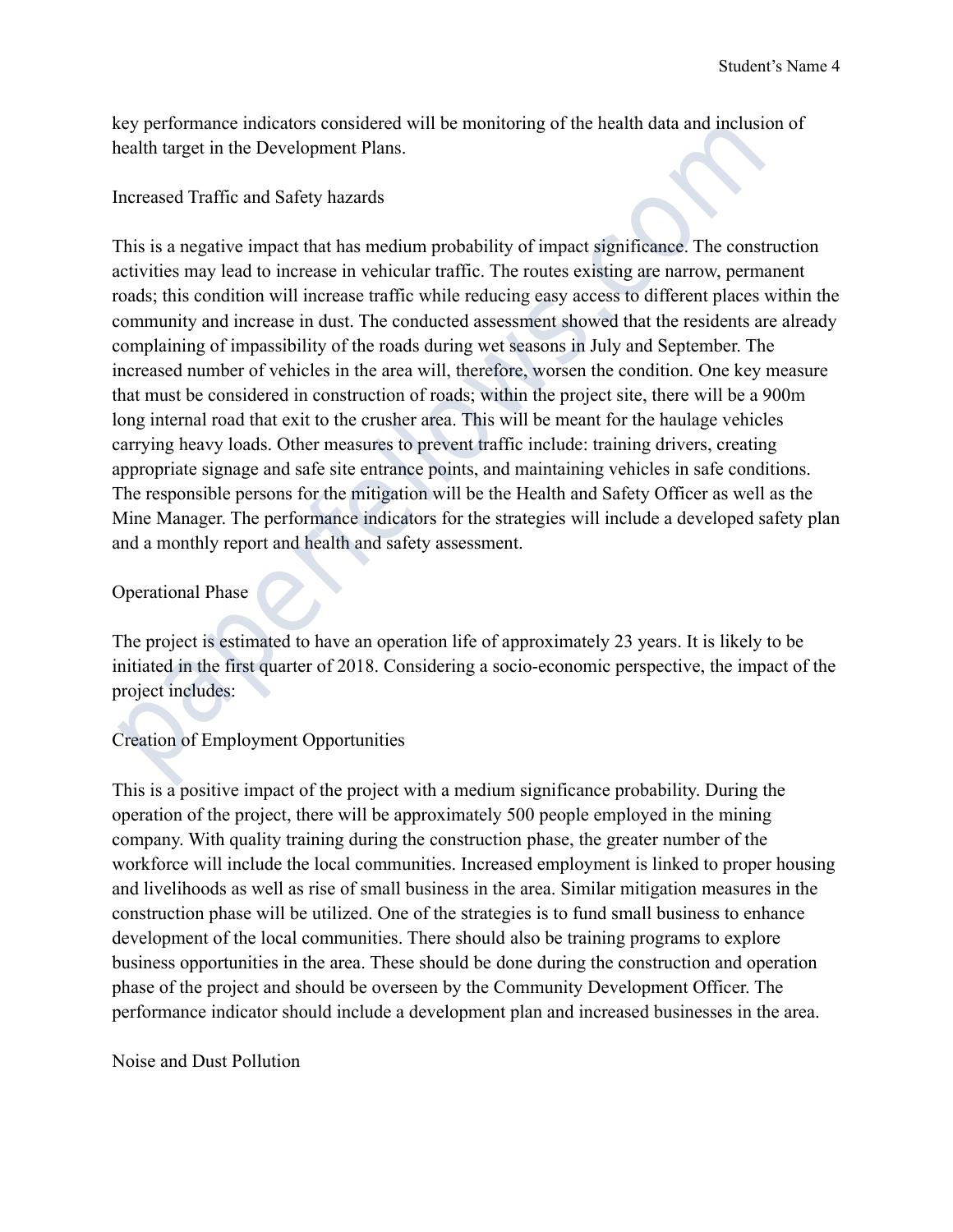It is likely that during this phase, there will be an increase in the noise level and reduction in the quality of air due to dust. This might cause various health impacts among the local communities and workers. One recommendation is that the workers should be properly equipped with Personal Protective Equipment. To control noise and smoke levels against the community, proposed measures in the construction phase will be considered.

#### Health and Safety Impacts

The population will be affected throughout the operation phase due to increased traffic, dust and water pollution, gas emissions, and congestion. Blasting and traffic in pedestrian areas, for instance, may cause physical injuries. Lack of healthcare facilities may also increase the risks of STDs and other diseases.

# Improved Services and Potential Community Development

This is a positive impact of the project with medium significant probability. The project will create diverse developments in the community. It is expected that water pumps will be constructed in the local villages and financial assistance will be provided to the local schools and clinics. There may be opportunity to improve the existing infrastructure especially the support of education, basic services, and health care. A key strategy to maintain the services is developing a Community Development Plan aimed at long term sustainable development. This should be overseen by the Community Development Officer through the Construction and Operation Phase. The key performance indicator is the Development Plan. t is likely that during this phase, there will be an increase in the noise level and reduction<br>papily of air due to dust. This might cause various health impacts among the local commund vorkers. One recommendation is that

#### Decommissioning and Closure Phase

The closure phase will likely take place after 23 years of operation. Some of the potential impacts include:

- There will be an increase in the employment opportunities before a decrease which is considered a high significance probability. With the mine closure, most of the people will lose their jobs. Similarly, business enterprises that were dependent on them mining operations and the previously increased population will also be affected. A key mitigation measure is to develop a program of retrenchment and retraining as well as provision of full retrenchment package to the employees. This should be done during the operations phase through the Human Resource and the Manager.
- There will also be noise and dust pollution resulting from the decommissioning activities such as demolishing of buildings and surface installation of the open spaces. This will be controlled by the methods proposed in the construction phase.